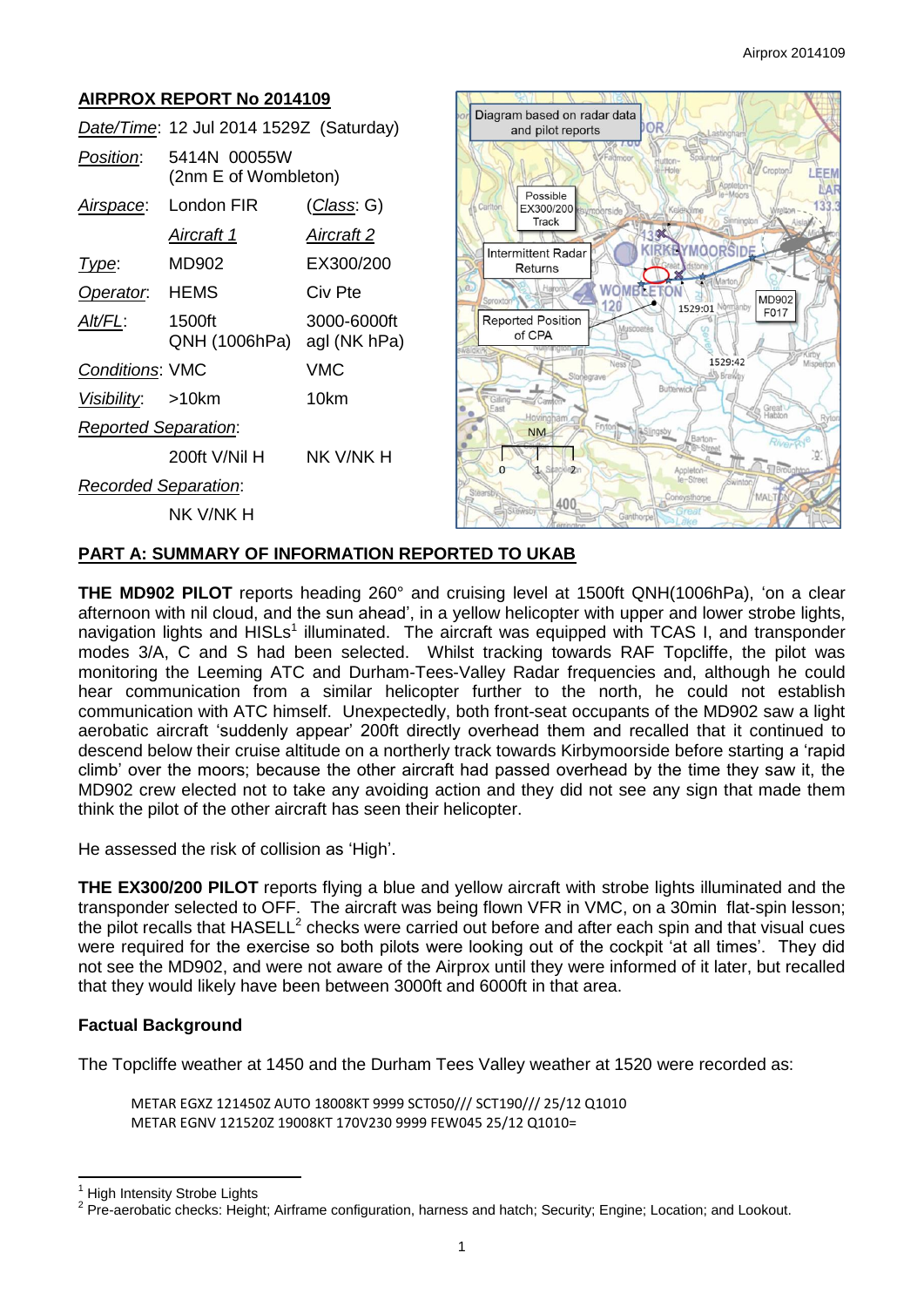## **Analysis and Investigation**

# **CAA ATSI**

ATSI had access to the radar recordings but there was no RTF evidence relating to either aircraft on the Durham Approach frequency or the Leeming ATC frequencies.

## **Radar Analysis**

At 1528:47 the MD902 was 2.5nm east-northeast of Wombleton indicating FL017 (converts to an altitude of 1619ft on QNH1010). An unknown primary radar contact was manoeuvring northwest of the MD902 but then faded from radar. It was not known if this was the EX300/200 (Figure 1).



Figure 1 – Swanwick MRT at 1528:47 (MD90=MD902)

At 1529:20 the MD902 approached the reported position of the Airprox, indicating FL016 (altitude 1519ft). Radar showed three intermittent contacts in the area to the north and northeast of Wombleton airfield - Figure 2.



Figure 2 – Swanwick MRT at 1529:20 (MD90=MD902)